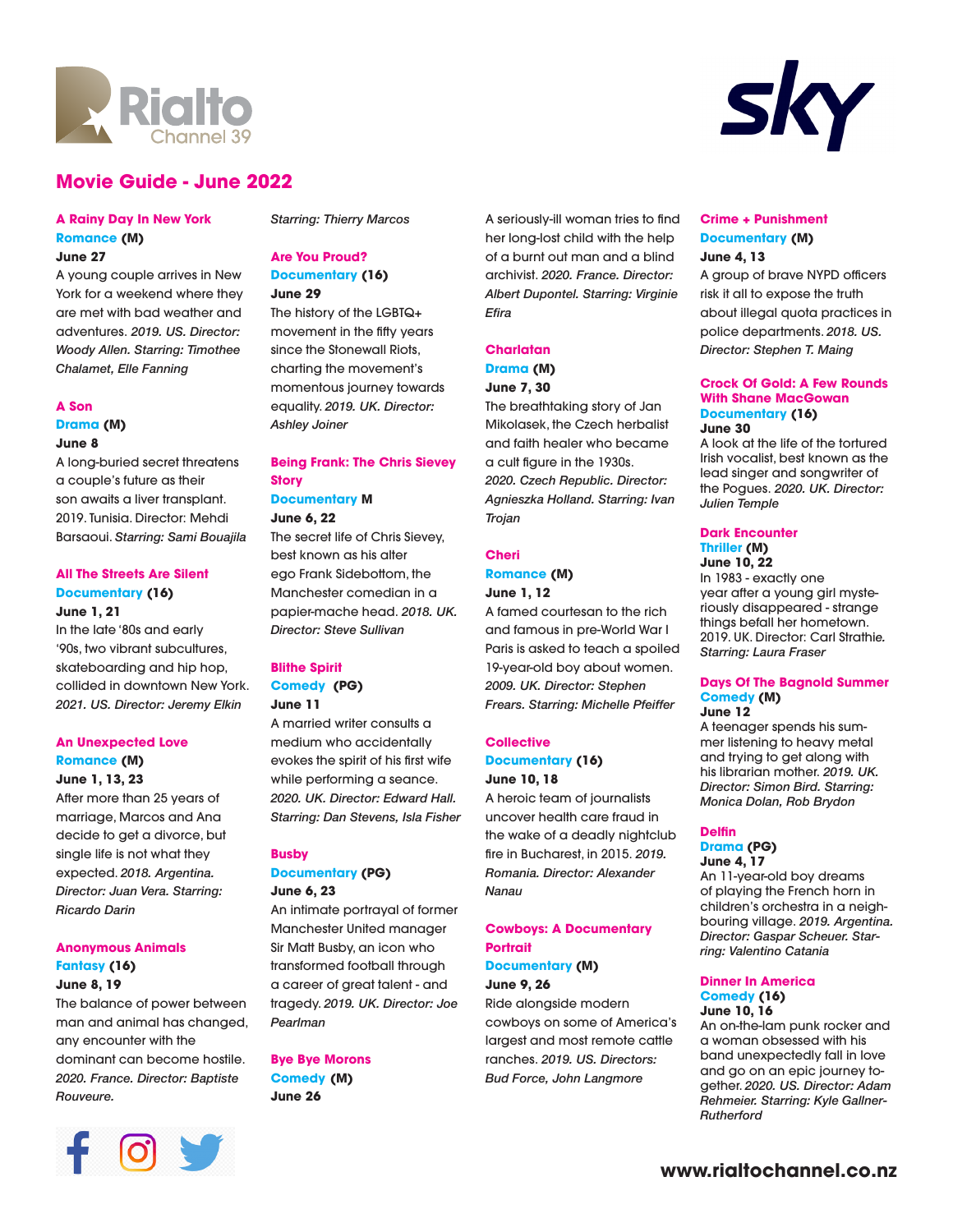#### **Elsewhere Comedy (M) June 24**

When a grieving widower is evicted from the home he built with his late wife, he vows to get it back at any price. *2019. US. Director: Hernan Jimenez. Starring: Aden Young, Jacki Weaver*

## **Ema Drama (16) June 9, 20**

## A couple deals with the aftermath of an adoption that goes awry as their household falls apart. *2019. Chile. Director: Pablo Larrain. Starring: Gael Garcia Bernal*

## **Exposed: The Church's Darkest Secret Documentary (18)**

#### **June 8, 18**

The true story of the pursuit of Bishop Peter Ball, and the cover-up that went to the highest levels of the Church of England. *2020. UK. Director: Ben Steele*

## **For Madmen Only: The Del Close Story Documentary (M)**

## **June 5, 17**

Comedy guru Del Close, mentor to everyone from Bill Murray to Tina Fey sets out to write his autobiography for D.C. Comics. *2020. US. Director: Heather Ross*

#### **Freshman Year Comedy (M) June 17, 23**

A lonely college freshman forges a strong connection with his resident assistant during a fraternity party. *2020. US. Director: Cooper Raiff. Starring: Cooper Raiff, Dylan Gelula*

## **From The Vine Drama (M) June 11, 17**

A downtrodden man experiences an ethical crisis and travels back to his hometown in Italy to recalibrate his moral compass. *2019. Italy. Director: Sean Cisterna. Starring: Joe Pantoliano*

#### **Girls Can't Surf Documentary (M) June 14**

The journey of a band of renegade female surfers who took on the male-dominated professional surfing world to achieve equality. *2020. Australia. Director: Christopher Nelius*

## **Gunda**

#### **Documentary (G) June 19**

A study of the daily life of a pig and its farm animal companions: two cows and a onelegged chicken. *2020. Norway/ US. Director: Viktor Kosakovskiy*

## **Happy Happy Joy Joy: The Ren And Stimpy Story Documentary (16)**

**May 30** The rise and fall of one of the most influential animated series in the history of television. *2020. US. Directors: Ron Cicero, Kino Easterwood*

# **Helene**

## **Drama (PG) June 2, 21**

The story of the love affair between renowned Finnish painter Helene Schjerfbeck and Einar Reuter, a younger art critic. *2020. Finland. Director: Antti Jokinen. Starring: Laura Birn*

## **Help**

#### **Drama (M) June 3, 15, 23**

While working in a care home in Liverpool, Sarah bonds with Tony, a challenging patient with early-onset Alzheimer's disease. 2021. *UK. Director: Marc Munden. Starring: Stephen Graham, Jodie Comer*

#### **Heroic Losers Comedy (M)**

## **June 8, 24**

Neighbours band together to recover their money during the 2001 Corralito bank crisis in Argentina. 2019. *Argentina. Director: Sebastian Borensztein. Starring: Ricardo Darin*

## **Heyday: The Mic Christopher Story**

#### **Documentary (M) June 29**

The story of singer-songwriter Mic Christopher, from his humble beginnings, his rise to rock star, through to his final year. *2019. Ireland. Director: Alan Leonard*

## **Hollywood Bulldogs: The Rise And Falls Of The Great British Stuntman**

#### **Documentary (M) June 2, 20**

The story of a group of British stuntmen who dominated Hollywood in the 70s and 80s. *2021. US. Director: Jon Spira*

## **Honey Boy Drama (16)**

## **June 25**

A young actor's stormy childhood and early adult years as he struggles to reconcile with his father and deal with his mental health. *2019. US. Director: Alma Har'el. Starring: Shia* 

*LaBeouf*

## **House Of Cardin Documentary (PG) June 3, 12**

A rare look into the life and des ign of one of fashion's biggest icons, Pierre Cardin. *2019. US. Directors: P. David Ebersole, Todd Hughes*

#### **How To Deter A Robber Comedy (M) June 3, 9**

In a desolate town in Northern Wisconsin, a young woman and her boyfriend face off against a pair of amateur burglars. *2020. US. Director: Maria Bissell. Starring: Vanessa Marano*

## **I Am Not Alone Documentary (M) June 28**

The true story of how one man and a group of followers inspire a nation to peacefully topple an all-powerful and corrupt regime in 40 days*. 2019. Armenia/ US. Director: Garin Hovannisian*

## **Identifying Features Drama (16) June 1, 11**

A mother tries to find her son's whereabouts after he leaves Mexico to find work in the United States. *2020. Mexico. Director: Fernanda Valadez. Starring: Mercedes Hernandez*

## **In The Cold Dark Night Documentary (16) June 4, 15, 26**

*I*n 2017, uthorities reopen the investigation into the 1983 murder of a young Black man in Georgia. *2020. UK/US. Directors: Nick Hampson, Stephen Robert Morse, Miikka Leskinen*

#### **Inheritance Thriller (16) June 7, 16**

The patriarch of a powerful family suddenly passes away, leaving his daughter with a shocking secret inheritance. *2020. US. Director: Vaughn Stein. Starring: Lily Collins, Simon Pegg*

### **Jane By Charlotte Documentary (M) June 16, 26**

Using a camera lens, Charlotte Gainsbourg looks at her mother Jane Birkin in a way she never did, overcoming a sense of reserve. *2021. France/UK/Japan. Director: Charlotte Gainsbourg*

#### **Journeyman Drama (M)**

**June 22** Boxer Matty Burton's life and marriage is impacted by a serious head injury. *2017. UK. Director: Paddy Considine. Starring: Paddy Considine, Jodie Whittaker*

#### **Kenny Scharf: When Worlds Collide Documentary (16)**

## **June 3, 23**

Before Banksy, there was Kenny Scharf. A New York street artist who conquered the art world and became an icon of Pop art. *2020. US. Directors: Max Basch, Malia Scharf*

## **Kill Ben Lyk Comedy (16) June 27**

A series of people, all by the name of Ben Lyk, are mysteriously murdered. *2018. UK. Director: Erwan Marinopoulos. Starring: Simone Ashley*

## **Killing Escobar Documentary (16) June 11, 20**

The untold story of the attempted assassination of Pablo Escobar, while at the height of his powers, by a small team of elite mercenaries. *2021. UK. Director: David Whitney*

## **King Rocker Documentary (16) June 5, 17**

An investigation into the mysterious existence and career of The Nightingales' frontman Robert Lloyd, Britain's ultimate postpunk survivor. *2020. UK. Director: Michael Cumming*

#### **Kubrick By Kubrick Documentary (16) June 20**

An intimate portrait of one of the most celebrated directors of all time, featuring unearthed interview recordings with Michel Ciment. *2020. France/Poland. Director: Gregory Monro*

## **Lady Boss: The Jackie Collins Story**

#### **Documentary (16) June 12**

The untold story of ground-breaking author Jackie Collins and her mission to build a one-woman literary empire. *2021. UK. Director: Laura Fairrie*

#### **Last Man Standing: Suge Knight And The Murders Of Biggie & Tupac Documentary (18) June 1, 7**

The story of Suge Knight, the former CEO of legendary rap music label Death Row Records. *2021. UK. Director: Nick Broomfield*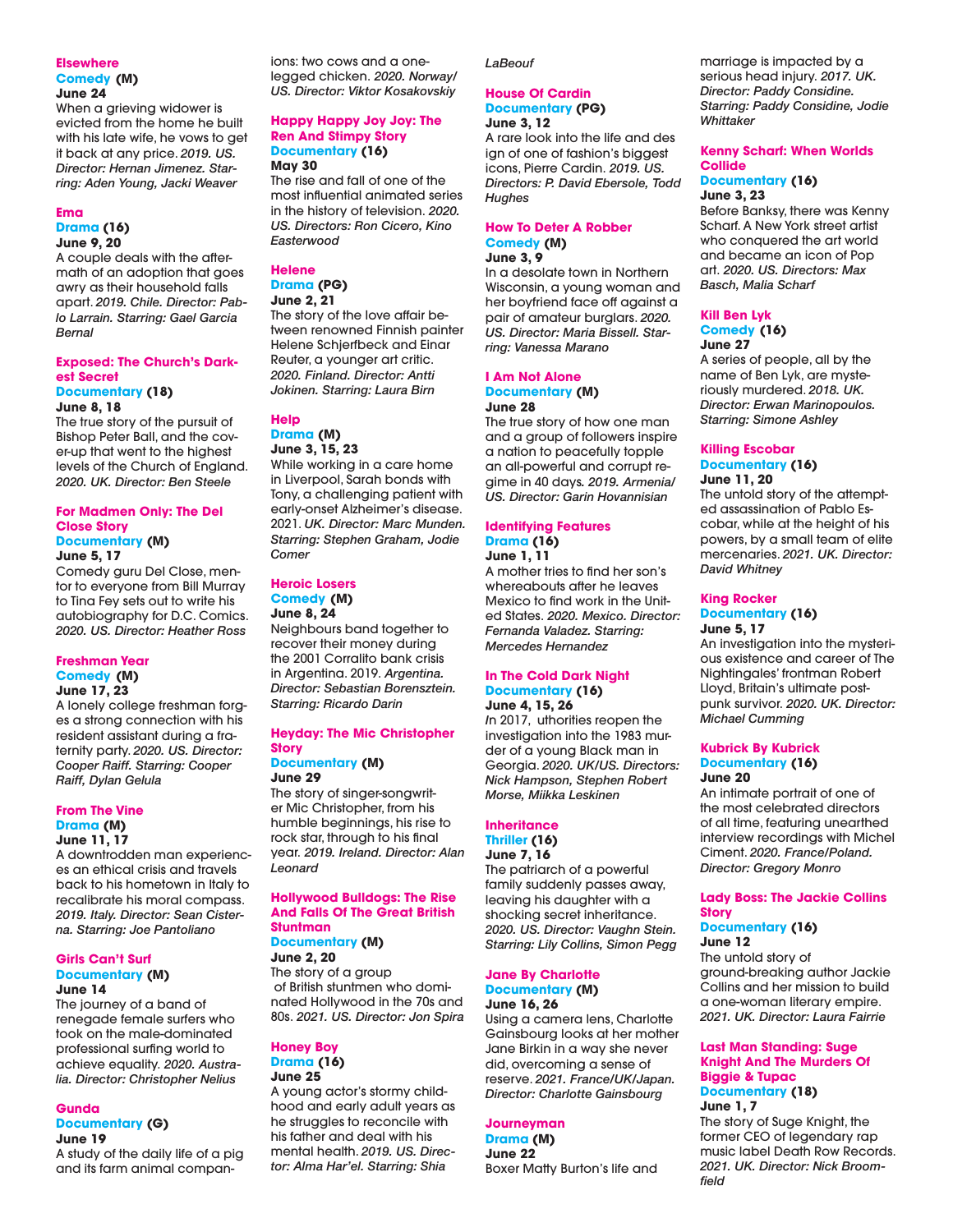### **Lazy Susan Comedy (M) June 2, 14**

Unmotivated Susan finally decides to take charge and turn things around, but finds that becoming a better woman on her own is difficult. *2020. US. Director: Nick Peet. Starring: Sean Hayes*

## **Light In The Water Documentary (M)**

#### **June 27**

The birth and life of West Hollywood Aquatics, the first openly gay masters swim team. *2018. US. Director: Lis Bartlett*

## **Litigante Drama (M)**

## **June 2, 10**

A single mother balances taking care of her mother who is battling cancer, while dealing with a corruption scandal at work. *2019. Colombia. Director: Franco Lolli. Starring: Alejandra Sarria*

## **Little Fish Drama (M)**

## **June 14, 19** A couple fights to hold their relationship together as a mem-

ory loss virus threatens to erase the history of their love. *2020. US. Director: Chad Hartigan. Starring: Olivia Cooke*

## **Little Girl Documentar (PG)**

#### **June 30**

7-year-old Sasha has always known she was a little girl, even though she was born a boy. Her family leads a constant battle to make her accepted. *2020. France. Director: Sebastien Lifshitz*

## **Liverpool FC: The End Of The Storm**

#### **Documentary (PG) June 4, 16**

The story of Liverpool FC's 2019- 2020 triumph, which finally saw the team lift the trophy that had eluded them for 30 years. *2020. UK. Director: James Erskine*

## **Lowdown Dirty Criminals Comedy (16)**

## **June 24**

When two friends mess up a simple job for their new boss, it leads to a messy situation. 2020. *NZ. Director: Paul Murphy. Starring: James Rolleston, Robbie Magasiva*

## **Lucky Grandma**

**Comedy (M) June 14** In New York City's Chinatown, a Chinese grandma goes all in at the casino, landing herself on the wrong side of luck. *2019. US. Director: Sasie Sealy. Starring: Tsai Chin*

## **Made In Italy Comedy (M) June 12, 20**

A bohemian artist returns to Italy with his estranged son to sell the house they inherited from his late wife. *2020. UK. Director: James D'Arcy. Starring: Liam Neeson*

## **Making Montgomery Clift Documentary (M)**

**June 7, 16**

A fresh portrait of four-time Oscar Nominee Montgomery Clift, who gained cult status during the golden era of cinema. *2018. US. Directors: Robert Anderson Clift, Hillary Demmon*

## **Mandibles**

**Comedy (M) June 27**

Two simple-minded friends discover a giant fly in the boot of a car and decide to domesticate it to earn money with it. *2020. France. Director: Quentin Dupieux. Starring: Gregoire Ludig*

#### **Max Richter's Sleep Documentary (PG) June 8, 21**

Acclaimed composer Max Richter and filmmaker Yulia Mahr prepare to stage the eight-hour magnum opus 'Sleep.' *2019. UK. Director: Natalie Johns*

#### **Meeting The Beatles In India Documentary (PG) June 29**

Director Paul Saltzman retraces his journey of 50 years ago when he spent time with the Beatles at the Maharishi Mahesh Yogi's ashram. *2020. Canada. Director: Paul Saltzman*

## **Midnight Family**

## **Documentary (M)**

**June 30**

In Mexico City, the Ochoa family runs a private ambulance, competing with other for-profit EMTs for patients in need of urgent help. *2019. Mexico. Director: Luke Lorentzen*

## **Miss**

#### **Comedy (M) June 20, 29**

A young man decides to make his dream of becoming Miss France come true. *2020. France. Director: Ruben Alves. Starring: Alexandre Wetter*

## **Money Honey Drama (PG) June 8**

Two young hustlers discover some money and try to double it in the hope of buying an epic sandwich. *2020. NZ. Director: Isaac Knights-Washbourn. Starring: Akinehi Munroe* 

#### **My Childhood, My Country: 20 Years In Afghanistan Documentary (M) June 23, 28**

An epic story of boyhood and manhood, filmed across twenty years in a land ravaged by war. *2021. UK. Directors: Phil Grabsky, Shoaib Sharifi*

## **My Father And Me Documentary (M) June 30**

Nick Broomfield takes a distinctly personal look at his relationships with his father, British post-war photographer Maurice Broomfield. *2019. UK. Director: Nick Broomfield*

## **Neon Bull Drama (18)**

**June 4, 17**

A bull handler, working for a group who transport bulls from rodeo to rodeo, dreams of designing women's clothing. *2015. Brazil. Director: Gabriel Mascaro. Starring: Juliano Cazarre*

## **New Order Crime (16) June 8, 14, 23**

A lavish high-society wedding unexpectedly turns into a class struggle that leads to a violent coup. *2020. Mexico. Director: Michel Franco. Starring: Naian Gonzalez Norvind*

## **No Ordinary Man Documentary (M) June 22, 28**

The extraordinary life and career of jazz musician and transgender icon Billy Tipton. *2020. Canada. Directors: Aisling Chin-Yee, Chase Joynt*

#### **Oceans Apart: Greed, Betrayal And Pacific Rugby Documentary (M) June 8, 28**

Dan Leo confronts corruption and reveals the darker side of Rugby. *2020. UK. Directors: Callum Drummond, Axel Haudiquet*

## **Oliver Sacks: His Own Life Documentary (M) June 23**

The remarkable life and career of legendary neurologist and author Dr. Oliver Sacks, who redefined our understanding of the brain and mind. *2019. US. Director: Ric Burns*

## **One Man And His Shoes Documentary (M) June 7, 19**

The story of Air Jordan sneakers, showing their social significance and how marketing strategies created a multi-billion-dollar business. *2020. UK. Director: Yemi Bamiro*

#### **One Way To Denmark Comedy (16) June 18**

A down-on-his-luck Welshman hatches a far-fetched plan to better his life. *2019. UK. Director: Adrian Shergold. Starring: Rafe Spall*

#### **Outside The City Documentary (PG) June 1, 21**

Outside the city, the monks of Mount St Bernard Abbey are opening the first Trappist brewery in the UK. *2019. UK. Director: Nick Hamer*

## **Percy Vs Goliath Drama (PG) June 4, 10**

A Canadian farmer takes on a giant corporation after their GMOs interfere with his crops**.**  *2020. Canada. Director: Clark Johnson. Starring: Christopher Walken, Christina Ricci*

## **Perfect 10 Drama (M) June 29**

An aspiring teen gymnast's world is turned upside down with the arrival of the half-brother she never knew she had. *2019. UK. Director: Eva Riley. Starring: Frankie Box, William Ash*

## **Pig Drama (16)**

## **June 25**

Living alone in the Oregon wilderness, a truffle hunter returns to Portland to find the person who stole his beloved pig. *2021. US. Director: Michael Sarnoski. Starring: Nicolas Cage*

## **Pipe Dreams Documentary (M) June 15, 24**

A new generation of talented young musicians compete in the world's most prestigious pipe organ competition*. 2019. Canada. Director: Stacey Tenenbaum*

**Poly Styrene: I Am A Cliche Documentary (M) June 27**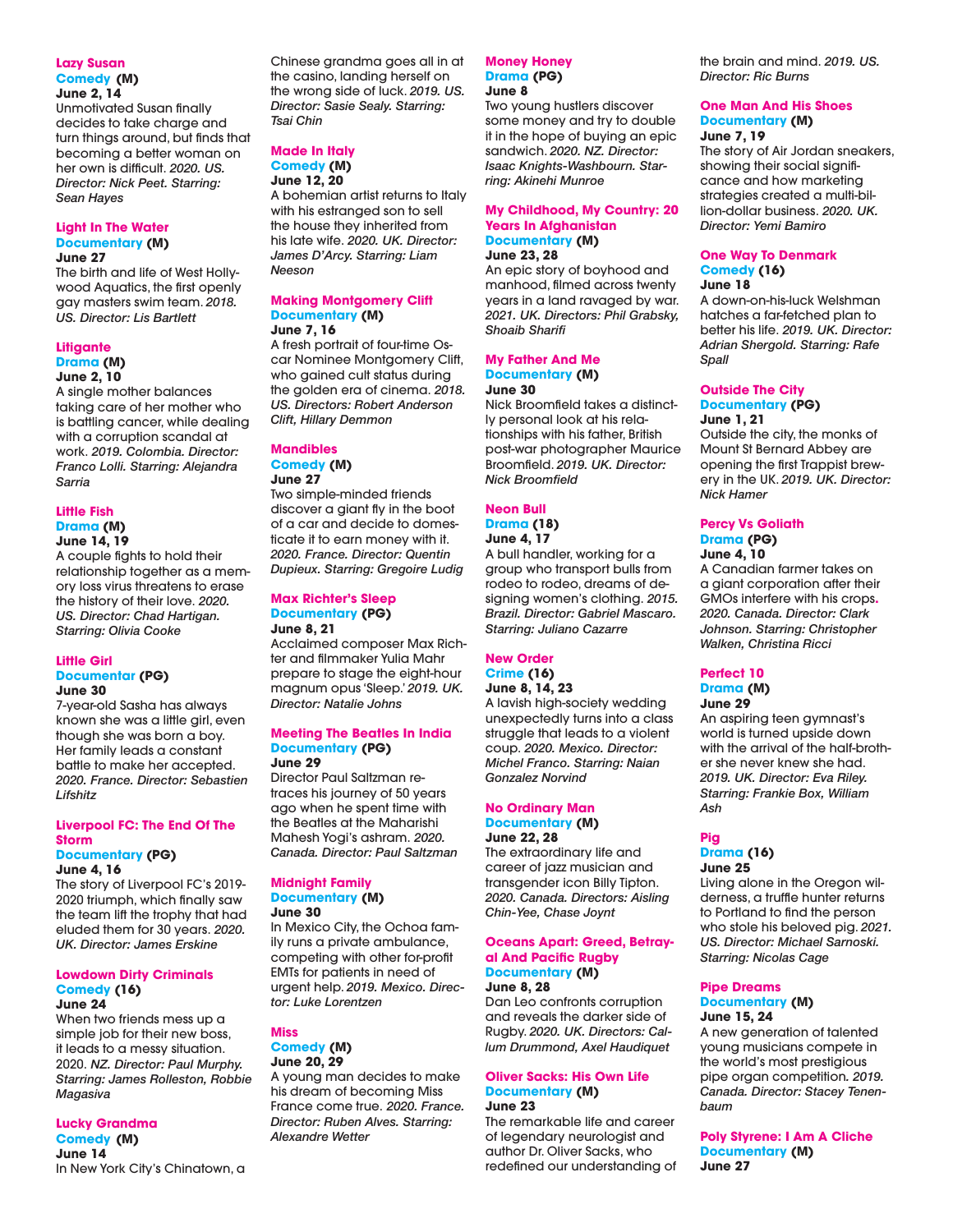The death of punk icon and X-Ray Spex front-woman Poly Styrene sends her daughter on a journey through her mother's archives. *2021. UK. Directors: Celeste Bell, Paul Sng*

### **Prick Up Your Ears Drama (M) June 6, 29**

The story of the spectacular life and tragic death of daring and rebellious British playwright Joe Orton. *1987. UK. Director: Stephen Frears. Starring: Gary Oldman, Alfred Molina*

## **Proxima Drama (M)**

## **June 4, 21**

An astronaut prepares for one year apart from her daughter, on a mission aboard the International Space Station. *2019. France/Germany. Director: Alice Winocour. Starring: Eva Green, Matt Dillon*

#### **QT8: The First Eight Documentary (16) June 22**

The famous faces of Quentin Tarantino films reminisce on their time and work with the infamous director. **2***019. US. Director: Tara Wood. Starring: Samuel L. Jackson. Michael Madsen*

#### **Return Of The Hero Comedy (M) June 13, 22**

A soldier is called to the front, leaving his fiancee heartbroken. Her sister decides to write letters on his behalf. *2018. France. Director: Laurent Tirard. Starring: Jean Dujardin*

#### **Return To Gandhi Road Documentary (PG) June 24**

The story of a Tibetan Master, who braved a dangerous three-year journey over the Himalayan Mountains to India to rescue rare Buddhist texts. *2020. NZ. Director: Yeshe Hegan*

#### **Reunion Horror (16) June 24**

When a pregnant woman returns to her childhood home, she becomes consumed by dark memories that haunt the house. *2020. NZ. Director: Jake Mahaffy. Starring: Julia Ormond, Cohen Holloway*

## **Rialto**

**Drama (16) June 6, 18** While grieving the death of his father, a middle-aged

married man has an intimate

encounter with a younger man. *2019. Ireland. Director: Peter Mackie Burns. Starring: Tom Vaughan-Lawlor*

## **Roller Dreams**

## **Documentary (M) June 13, 29**

1984, Venice Beach, L.A. The epicentre of a pop culture explosion. Young people flock to the ocean community to create a new phenomenon, roller dancing. *2017. US. Director: Kate Hickey*

## **Rosie**

#### **Drama (PG) June 2, 8**

The story of a young mother trying to protect her family after their landlord sells their rented home and they become homeless. 2018. *UK. Director: Paddy Breathnach. Starring: Sarah Greene*

## **Saint Maud Horror (16)**

**June 6, 19** Maud, a newly devout hospice nurse, becomes dangerously obsessed with saving the soul of her dying patient. *2019. UK. Director: Rose Glass. Starring: Jennifer Ehle, Morfydd Clark*

## **School Life**

**Comedy (M) June 27**

A new vice principal at a Parisian middle school tries to help a disillusioned student. *2019. France. Directors: Mehdi Idir, Grand Corps Malade. Starring: Zita Hanrot*

## **She Dies Tomorrow**

#### **Thriller (M) June 30**

Amy wakes up convinced that she is going to die tomorrow, and it soon becomes clear that this paranoia is contagious. *2020. US. Director: Amy Seimetz. Starring: Kate Lyn Sheil*

## **Shirley**

## **Drama (M)**

**June 5, 21** A famous horror writer finds inspiration for her next book after she and her husband take in a young couple. *2020. US. Director: Josephine Decker. Starring: Elisabeth Moss*

## **Shiva Baby Comedy (M)**

**June 24, 30**

While at a Jewish funeral service with her parents, a college student has an awkward encounter with her sugar daddy. *2020. US. Director: Emma Seligman.* 

*Starring: Rachel Sennott.* **Sputnik Horror (16)**

## **June 2, 11**

The lone survivor of a spaceship incident hasn't returned back home alone - hiding inside his body is a dangerous creature. *2020. Russia. Director: Egor Abramenko. Starring: Oksana Akinshina*

#### **Stage Mother Comedy (M) June 29**

A conservative Texas church choir director inherits her late son's San Francisco drag club. *2020. Canada. Director: Thom Fitzgerald. Starring: Jacki Weaver, Lucy Liu*

## **Starfish**

#### **Drama (M) June 22**

The true story of a couple, whose love is tested to its limit after their perfect life falls apart in a single moment. *2016. UK. Director: Bill Clark. Starring: Tom Riley, Joanne Froggatt*

#### **State Of The Union Drama (M) June 6, 17**

In a pub before weekly marital therapy sessions, a couple unravel fifteen years of love and betrayal. *2019. UK. Director: Stephen Frears. Starring: Rosamund Pike, Chris O'Dowd*

## **Strokes Of Genius Documentary (G)**

**June 10, 26** The unprecedented story of the historic 13-year rivalry between tennis icons Roger Federer and Rafael Nadal. *2018. US. Director: Andrew Douglas*

## **Supernova Drama (M) June 18**

A gay couple embark on a road trip across England as dementia starts to take hold of one of them. *2020. UK. Director: Harry Macqueen. Starring: Colin Firth, Stanley Tucci*

#### **Tehran Taboo Drama (16) June 24**

In their search for freedom and happiness, four young people from Iran are forced to break the taboos of a restrictive, islamic society. *2017. Germany/ Austria. Director: Ali Soozandeh*

## **That Click Documentary (M) June 22**

The incredible untold story of

legendary photographer Douglas Kirkland, who has photographed the Hollywood elite for more than 60 years. *2019. US. Director: Luca Severi*

## **The Air Of The Time Documentary (PG) June 28**

An in-depth look at the impact and empowerment of women fashion designers over the past 100 years. *2020. US. Director: Julie Rowen. Starring: Carolina Herrera, Donna Karan*

## **The Australian Dream Documentary (16) June 20**

AFL legend Adam Goodes shares the story of his life and career to offer a deeper insight into race, identity, and belonging. *2019. Australia. Director: Daniel Gordon*

## **The Beatles And India Documentary (M) June 6**

A unique chronological look into the Beatles' love affair with India that started more than a century ago. *2021. UK. Director: Ajoy Bose*

#### **The Blood Is At The Doorstep Documentary (M) June 9, 29**

After Dontre Hamilton was shot 14 times and killed by police in Milwaukee, his family embarks on a quest for answers, justice and reform. *2017. US. Director: Erik Ljung*

## **The Captain Drama (16)**

**June 8, 14** During the Second World War, a young German soldier attempts to escape a horrific regime by impersonating a Nazi officer. *2017. Germany. Director: Robert Schwentke. Starring: Max Hubacher*

## **The Dissident Documentary (M)**

**June 13, 19** When journalist Jamal Khashoggi disappears in Istanbul, his fiancee and dissidents around the world are left to piece together the clues to a murder.

*2020. US. Director: Bryan Fogel*

## **The Donut King Documentary (M) June 25**

Cambodian refugee Ted Ngoy builds a multi-million dollar empire by baking America's favourite pastry - the donut. *2020. US. Director: Alice Gu*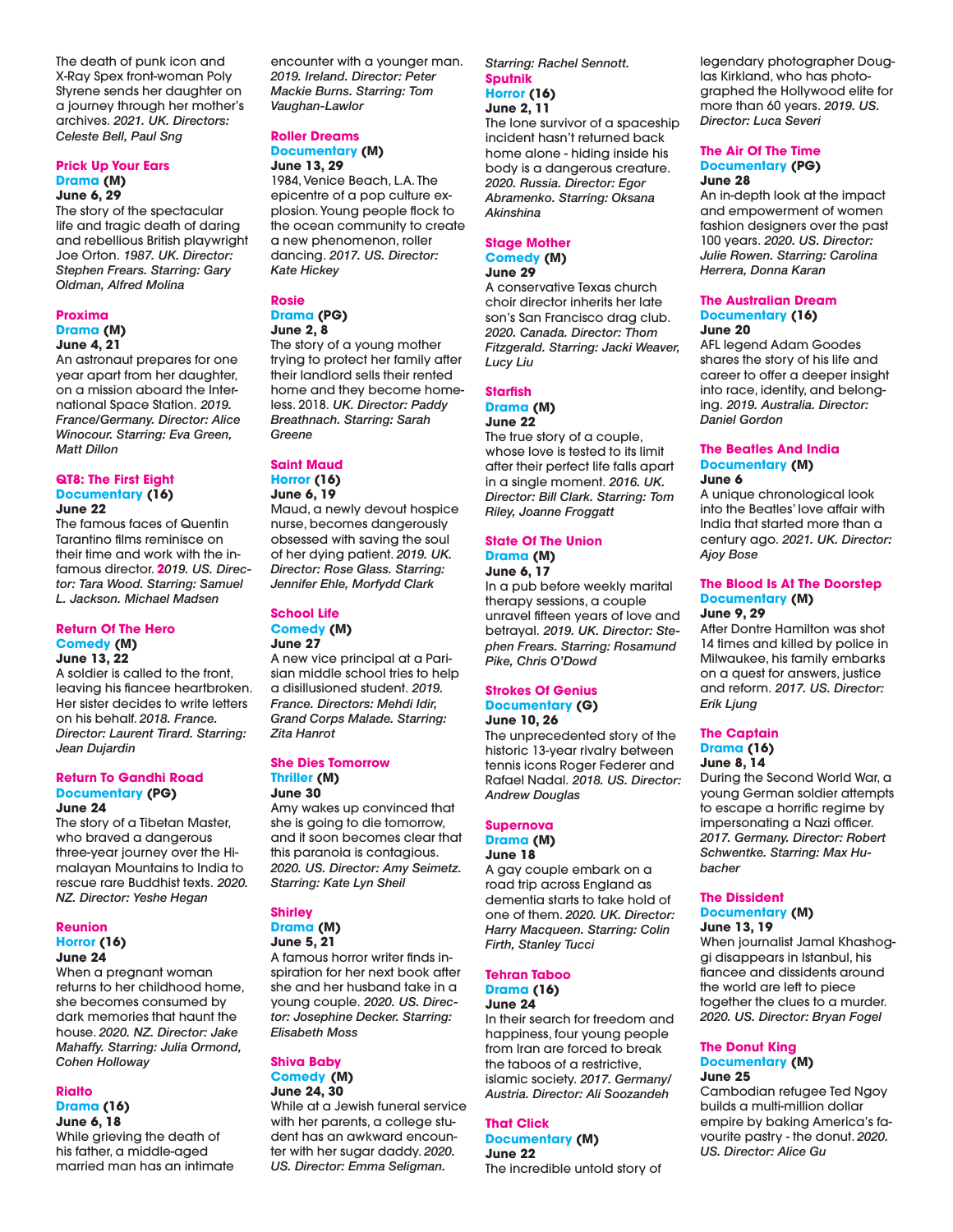#### **The Earth Is Blue As An Orange Documentary (M) June 9, 21**

To cope with the daily trauma of living in a war-zone, Anna and her children make a film together about their life. *2020. Ukraine/ Lithuania. Director: Iryna Tsilyk*

## **The Family Drama (16) June 1, 10**

After 12-year-old Pedro seriously injures another boy, his father decides they must flee and hide. *2017. Venezuela. Director: Gustavo Rondon Cordova. Starring: Reggie Reyes*

### **The Father Drama (M)**

## **June 5**

A man refuses assistance from his daughter as he ages, unaware that he is gradually losing his grip on reality. *2020. UK. Director: Florian Zeller. Starring: Anthony Hopkins, Olivia Colman*

#### **The Furnace Drama (16) June 3, 20**

To escape the outback, a young Afghan cameleer teams up with a bushman on the run with stolen Crown gold. *2020. Australia. Director: Roderick Mackay. Starring: Ahmed Malek, David Wenham*

## **The Gig Is Up Documentary (M)**

**June 5, 16**

Uncovering the real costs of the gig economy through the lives of workers from around the world for companies including Uber and Amazon. *2021. Canada/France. Director: Shannon Walsh*

## **The Heat: A Kitchen (R)evolution Documentary (M) June 12**

It takes a bold personality to excel in the male dominated restaurant industry. Meet seven female chefs at the vanguard of change. *2018. Canada. Director: Maya Gallus*

## **The Jesus Rolls Comedy (16) June 29**

Hours after his release from prison, Jesus Quintana pairs up with two misfits for a freewheeling joyride of petty crime. *2019. US. Director: John Turturro. Starring: John Turturr* 

## **The Last Vermeer Drama (M) June 16, 26**

A soldier launches an investigation into a renowned Dutch artist who is accused of conspiring with the Nazis. *2019. US. Director: Dan Friedkin. Starring: Guy Pearce, Claes Bang*

#### **The Mole Agent Documentary (PG) June 18**

A private investigator in Chile hires someone to work as a mole at a retirement home where a client of his suspects the caretakers of elder abuse. *2020. Chile. Director: Maite Alberdi*

## **The Mole: Undercover In North Korea**

#### **Documentary (M) June 1, 17, 25**

Two ordinary men embark on a dangerous ten-year mission to penetrate the world's most secretive dictatorship: North Korea. *2020. Denmark. Director: Mads Brugger*

## **The More You Ignore Me Comedy(M)**

**June 19**

A Morrissey-mad teenage girl's life is regularly derailed by her mother's worsening mental state. *2018. UK. Director: Keith English. Starring: Mark Addy, Sheridan Smith*

## **The Mystery Of Henri Pick Comedy (M) June 28**

An editor discovers a masterpiece among a pile of rejected manuscripts, and tries to track down its author. *2019. France. Director: Remi Bezancon. Starring: Fabrice Luchini*

## **The Night Horror (M) June 7, 18**

A couple become trapped inside a hotel when insidious events force them to face the secrets that have come between them. *2020. US. Director: Kourosh Ahari. Starring: Shahab Hosseini*

#### **The People Upstairs Comedy (M) June 6, 15**

Feeling stagnant in their relationship, Julio and Ana invite a couple for a get-together that diverts somewhere unexpected. *2020. Spain. Director: Cesc Gay. Starring: Javier Camara*

## **The Racer Drama (16) June 1, 13**

A support rider experiences the most dramatic three days of his life at the opening Irish stages of the 1998 Tour de France. *2020. Ireland. Director: Kieron J. Walsh. Starring: Iain Glen*

## **The Rossellinis Documentary (M) June 2, 7**

Alessandro Rossellini explores his family and the legacy of his grandfather, Roberto Rossellini. *2020. Italy/Latvia. Directors: Alessandro Rossellini, Lorenzo d'Amico de Carvalho*

#### **The Russian Five Documentary (M) June 2, 15**

In the late 1980s, the Detroit Red Wings worked to finally break their decades long Stanley Cup drought by extracting players from the Soviet Union. *2018. US. Director: Joshua Riehl*

## **The Song Of Names Drama (M) June 1, 10**

Years after his childhood friend, a violin prodigy, disappears before his first concert, Martin sets out to find him. *2019. Canada. Director: Francois Girard. Starring: Tim Roth*

## **The Spy Drama (M) June 9, 28**

Actress Sonja Wigert is enlisted by the Swedish security service, and tasked with the mission of infiltrating the Nazis in Oslo. *2019. Norway. Director: Jens Jonsson. Starring: Rolf Lassgard*

## **The Street Documentary (M)**

**June 9, 27**

The working-class community of Hoxton Street face the upheavals of gentrification and the eruption of Brexit, in this portrait of a rapidly changing London. *2019. UK. Director: Zed Nelson*

## **The Traitor Drama (16) June 18, 24**

The true story of Sicilian Mafia boss turned informant, Tommaso Buscetta. *2019. Italy. Director: Marco Bellocchio. Starring: Pierfrancesco Favino*

### **The Translators Mystery (M) June 25**

Nine translators work on a top-secret manuscript. But when its pages leak online, they all

become suspects of theft. *2019. France. Director: Regis Roinsard. Starring: Lambert Wilson*

#### **Then Came You Comedy(M) June 3, 16**

A widow plans a trip around the world with her husband's ashes, to visit places they loved in movies. *2020. US. Director: Adriana Trigiani. Starring: Craig Ferguson, Kathie Lee Gifford*

### **Three Summers Comedy(PG) June 1, 5 17**

Over three summers, a caretaker for condominiums relies on her resourcefulness as her employers are caught in scandals. *2019. Brazil. Director: Sandra Kogut. Starring: Regina Case*

#### **Tom Of Finland Drama (18) June 25**

Discover the life and work of artist Touko Laaksonen, one of the most influential figures of 20th century gay culture. *2017. Finland. Director: Dome Karukoski. Starring: Pekka Strang*

## **Uncle Vanya Drama (M) June 5, 15**

Secret loves and buried resentments threaten to tear a family apart in this play, filmed in the Harold Pinter Theatre. *2020. UK. Directors: Ross MacGibbon, Ian Rickson. Starring: Toby Jones*

## **Welcome To Chechyna Documentary (16) June 25**

A group of activists risk their lives fighting for LGBTQ+ rights in the repressive and closed Russian republic of Chechnya. *2020. US. Director: David France*

#### **Werewolves Within Comedy (16) June 4, 15, 21**

When a killer terrorises the residents of a small town, the new forest ranger must find out who - or what - lurks among them. *2021. US. Director: Josh Ruben. Starring: Sam Richardson*

## **Wild Mountain Thyme Romance (PG) June 12**

A pair of star-crossed lovers in Ireland get caught up in their family's land dispute. *2020. Ireland. Director: John Patrick Shanley. Starring: Emily Blunt, Jamie Dornan*